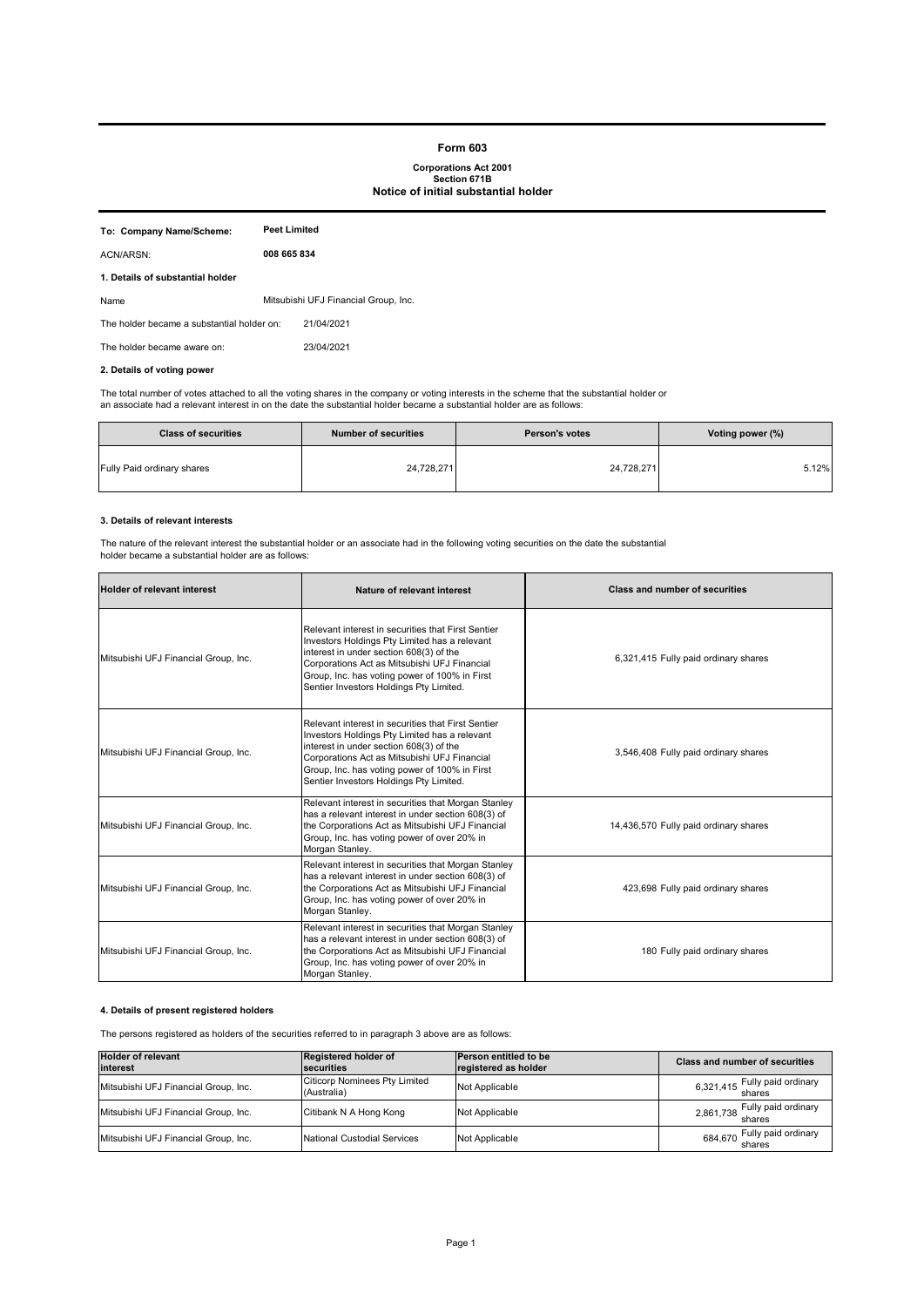| Mitsubishi UFJ Financial Group, Inc. | <b>HSBC Custody Nominees</b><br>(Australia) Limited          | Not Applicable | Fully paid ordinary<br>14,860,268 shares |
|--------------------------------------|--------------------------------------------------------------|----------------|------------------------------------------|
| Mitsubishi UFJ Financial Group, Inc. | Morgan Stanley Australia<br>Securities (Nominee) Pty Limited | Not Applicable | Fully paid ordinary<br>180<br>shares     |

### **5. Consideration**

The consideration paid for each relevant interest referred to in paragraph 3 above, and acquired in the four months prior to the day that the substantial holder became a substantial holder is as follows:

| <b>Holder of relevant</b><br>interest | Date of acquisition | <b>Consideration</b> |          | <b>Class and number of securities</b> |
|---------------------------------------|---------------------|----------------------|----------|---------------------------------------|
|                                       |                     | Cash                 | Non-cash |                                       |
| See annexure B to this notice         |                     |                      |          |                                       |
|                                       |                     |                      |          |                                       |

#### **6. Associates**

The reasons the persons named in paragraph 3 above are associates of the substantial holder are as follows:

| Name and ACN/ARSN (if applicable) | <b>Nature of association</b>                                                                                                 |
|-----------------------------------|------------------------------------------------------------------------------------------------------------------------------|
| See annexure A to this notice     | Each company referred to is an associate of Mitsubishi UFJ Financial Group, Inc. under section 12 of<br>the Corporations Act |

#### **7. Addresses**

The addresses of persons named in this form are as follows:

| Name                                          | <b>Address</b>                                                          |
|-----------------------------------------------|-------------------------------------------------------------------------|
| Mitsubishi UFJ Fir<br>l Financial Group, Inc. | Tokyo 100-8330.<br>. Chivoda-ku<br>. Japar<br>Marunouchi.<br>$-2 - 1 -$ |

**8. Signature**

Sakuma

Authorised signatory Ryuichiro Sakuma

Dated 26 April 2021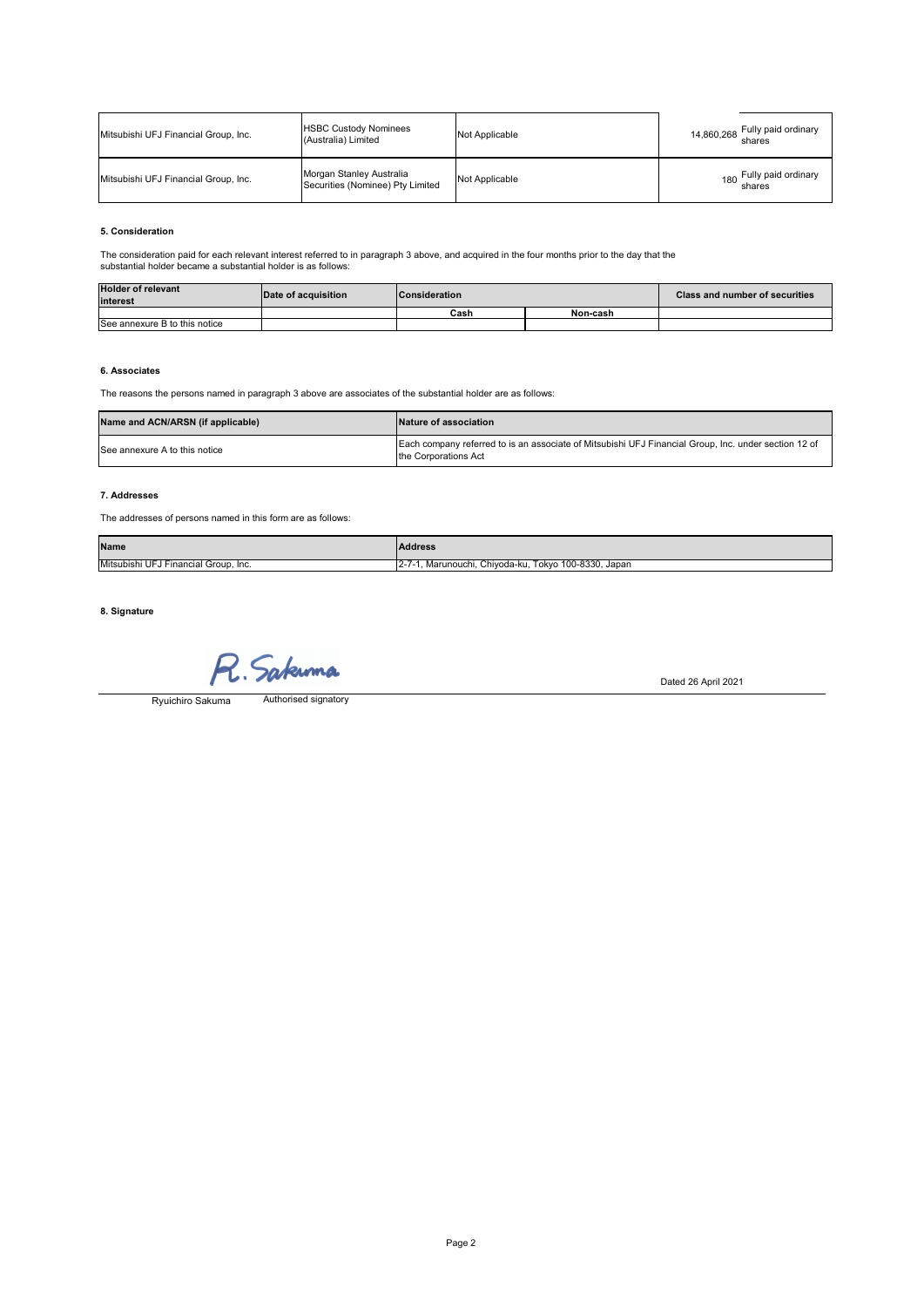#### **Annexure A**

This is Annexure A of 4 pages referred to in Form 603, Notice of initial substantial holder dated 26 April 2021

R. Sakuma

Ryuichiro Sakuma Authorised signatory **Dated 26 April 2021** 

**SCHEDULE**

MUFG Bank, Ltd. Mitsubishi UFJ Trust and Banking Corporation Mitsubishi UFJ Securities Holdings Co., Ltd. MU Business Engineering, Ltd. The Mitsubishi UFJ Factors Limited Mitsubishi UFJ Jinji Service Co., Ltd. MU Techno-service Co., Ltd. Tokyo Credit Service, Ltd. Tokyo Associates Finance Corp. MU Business Service Co., Ltd. Mitsubishi UFJ Loan Business Co.,Ltd. Mitsubishi UFJ Information Technology, Ltd. MU Center Service Tokyo Co., Ltd. MU Center Service Nagoya Co., Ltd. MU Center Service Osaka Co., Ltd. MU Business Aid Co., Ltd. MU Property Reserch Company Limited Mitsubishi UFJ Home Loan CREDIT CO., LTD. The Diamond Home Credit Company Limited Mitsubishi UFJ Reserch & Consulting Co., Ltd. MU Frontier Servicer Co., Ltd. Otemachi Guarantee Co., Ltd. GD Holdings Company Limited MU Loan Administration Support Co., Ltd. MU Communications Co., Ltd. Japan Electronic Monetary Claim Organization MU Business Partner Co., Ltd. MUT Business Outsourcing Co., Ltd. Mezzanine Solution II Limited Partnership Mezzanine Solution III Limited Partnership Mitsubishi UFJ Capital Co., Ltd.<br>Mitsubishi UFJ Capital Ⅲ, Limited Partnership Mitsubishi UFJ Capital Ⅳ, Limited Partnership<br>Mitsubishi UFJ Capital Ⅴ, Limited Partnership<br>Mitsubishi UFJ Capital Ⅵ, Limited Partnership<br>Mitsubishi UFJ Capital Ⅶ, Limited Partnership Mitsubishi UFJ Life Science 1, Limited Partnership Mitsubishi UFJ Life Science 2, Limited Partnership Tohoku Senary Industry Support, Limited Partnership OiDE Fund Investment Limited Partnership Mitsubishi UFJ Personal Financial Advisers Co., Ltd. Mitsubishi UFJ Financial Partners Co., Ltd. The Mitsubishi Asset Brains Company, Limited BOT Lease Co., Ltd. The Chukyo Bank, Ltd. Nippon Mutual Housing Loan Co., Ltd. JM Real Estate Co., Ltd. Jibun Bank Corporation JACCS CO.,LTD. JALCARD Inc. Yume Shokei Fund No.2 Yume Shokei Fund No.3 Marunouchi Capital Fund II Limited Partnership M・U・Trust Sougou Kanri Co., Ltd. Mitsubishi UFJ Trust Business Co., Ltd. Ryoshin Data Co., Ltd. Mitsubishi UFJ Trust Systems Co., Ltd. Mitsubishi UFJ Trust Investment Technology Institute Co., Ltd. Mitsubishi UFJ Trust Hosyo Co., Ltd. M・U・Trust・Apple Planning Company, Ltd. Mitsubishi UFJ Real Estate Services Co., Ltd. Mitsubishi UFJ Daiko Business Co., Ltd. The Master Trust Bank of Japan, Ltd. MU Investments Co., Ltd. Japan Shareholder Services Ltd. Mitsubishi UFJ Kokusai Asset Management Co., Ltd. Tokumei-Kumiai (CPI) Tokumei-Kumiai (GII) Tokumei-Kumiai (Gate Bridge 1) Tokumei-Kumiai (CENTOMILIARDO) Tokumei-Kumiai (MEET) Tokumei-Kumiai (FIELD) Ippan Shadan Houjin Leone Jointly Managed Monetary Trust Fund (Fund Number:550001) MU Trust Property Management Co., Ltd. Tokumei-Kumiai (RICE)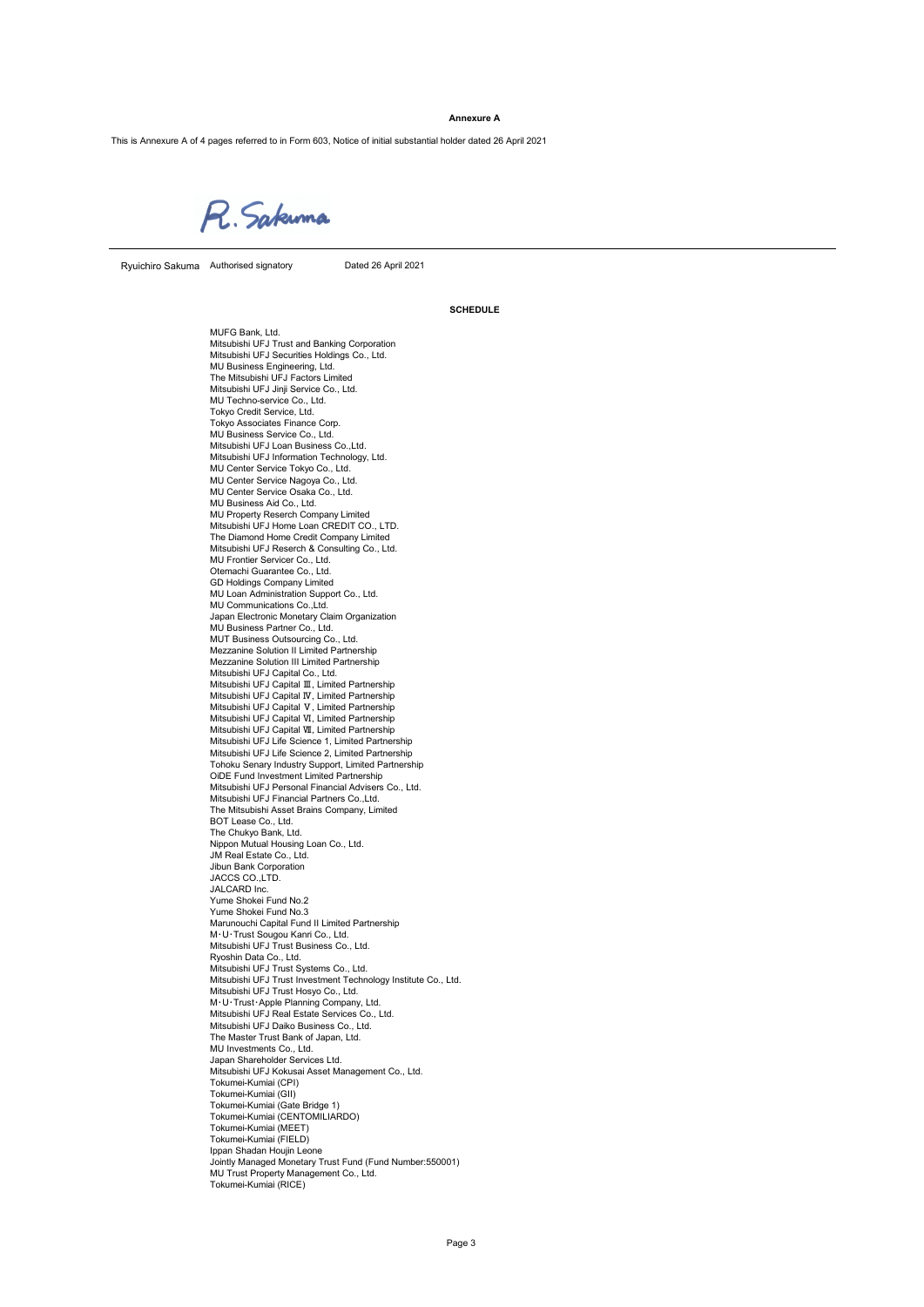TOKKINGAI (Fund Number.900338) TOKKINGAI (Fund Number.900327) TOKKINGAI (Fund Number.900344) AMP Capital Investors KK MM Partnership MUS Information Systems Co., Ltd. MUS Business Service Co., Ltd. Mitsubishi UFJ Morgan Stanley Securities Co., Ltd. Mitsubishi UFJ Morgan Stanley PB Securities Co., Ltd. kabu.com Securities Co., Ltd. Morgan Stanley MUFG Securities Co., Ltd. Mitsubishi UFJ NICOS Co., Ltd. Card Business Service Co.,Ltd. MU NICOS Business Service Co., Ltd. MU NICOS Credit Co.,Ltd. Ryoshin DC Card Company Ltd. JMS Co., Ltd. Paygent Co., Ltd. JA Card Co., Ltd ACOM CO., LTD. IR Loan Servicing, Inc. MU Credit Guarantee Co., Ltd. Japan Digital Design, Inc. Crowd Money Inc. MUMEC Visionary Design, Ltd. Global Open Network, Inc. Global Open Network Japan, Inc. MUFG Innovation Partners Co., Ltd. MUFG Innovation Partners No.1 Investment Partnership Mitsubishi Research Institute DCS Co.,Ltd. HR Solution DCS Co.,Ltd. Mitsubishi UFJ Lease & Finance Company Limited Hitachi Capital Corporation Nihombashi TG Jigyo Kyodo Kumiai NIHOMBASHI TG SERVICE CO., LTD. SHIN-NIHOMBASHI TSUSHO CO., LTD. Solution Design Co., Itd. Nippon Record Keeping Network Co., Ltd. Banco MUFG Brasil S.A. 9808680 Canada Inc. BTMU (Curacao) Holdings N.V. MUFG Bank (Europe) N.V. MUFG Business Services (Holland) B.V. MUFG Funding (UK) Limited MUFG Europe Lease (Deutschland) GmbH MUFG Bank (Malaysia) Berhad MUFG North America International, Inc. MUFG Bank Mexico, S.A. MUFG Nominees (HK) Limited MUFG Nominees (UK) Limited MUFG Americas Holdings Corporation MUFG Union Bank, N.A. Union Bank of California Leasing, Inc. UBOC Community Development Corporation UnionBanc Investment Services, LLC Bankers Commercial Corporation UnionBanCal Equities, Inc. UnionBanCal Leasing Corporation UnionBanCal Mortgage Corporation Mills-Ralston, Inc. HighMark Capital Management, Inc. BCC OX I, Inc. BCC OX II, Inc. SEMA OP9 LLC SEMA OP8 LLC MORGANTOWN OL6 LLC MORGANTOWN OL7 LLC MORGANTOWN OL5 LLC DICKERSON OL4 LLC TRL One A, LLC TRL One B, LLC TRL One, LP  $BM111C$ UB Leasing Corporation Pacific Capital Statutory Trust I Shiloh Ⅳ Wind Project, LLC Shiloh Ⅳ Holdings Lessor Trust Green Union I Trust Green Union II Trust Green Union III Trust Tohlease Corporation MUFG Americas Funding Corporation MUFG Americas Financial & Leasing Corporation B-4 U.B. Vehicle Leasing, Inc. MUFG Americas Leasing Corporation MUFG Americas Financial Services, Inc. MUFG Americas Leasing (Canada) Corporation MUFG Americas Leasing & Finance, Inc. MUFG Americas Capital Leasing & Finance, LLC MUFG Americas Corporate Advisory, Inc. MUFG Americas LF Capital LLC MUFG Americas Capital Company MUFG Fund Services (USA) LLC MUFG Securities Americas Inc. MUFG Capital Analytics LLC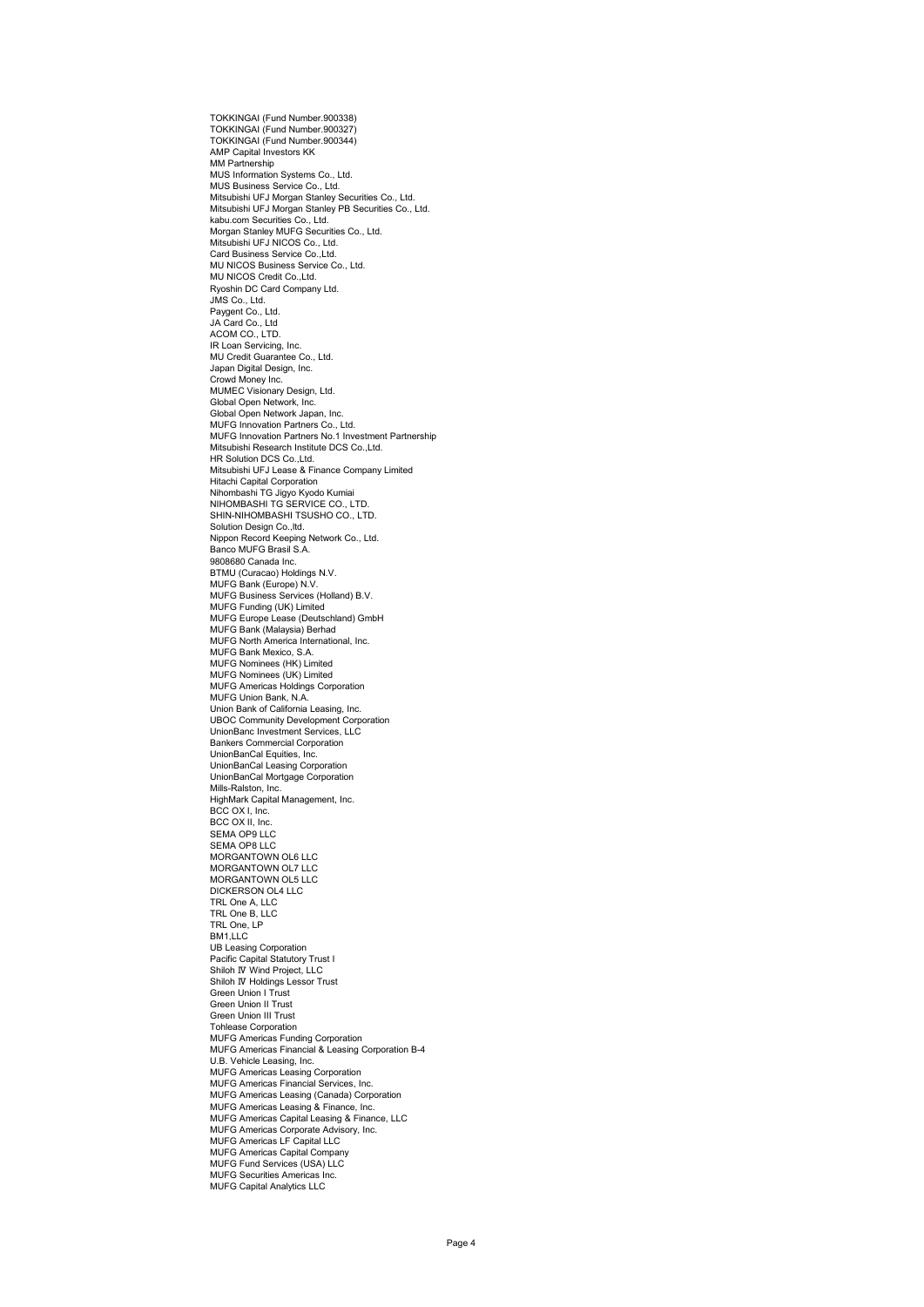MUFG Investor Services (US), LLC Intrepid Investment Bankers LLC Southern California Business Development Corporation Catalina Solar Holdings Lessor Trust Catalina Solar, LLC Morgan Stanley MUFG Loan Partners, LLC PT U Finance Indonesia PT. MU Research and Consulting Indonesia MU Research and Consulting (Thailand) Co., Ltd. MUFG Participation (Thailand) Co., Ltd. AO MUFG Bank (Eurasia) MUFG Bank (China), Ltd. BTMU Preferred Capital 8 Limited BTMU Preferred Capital 9 Limited BTMU Liquidity Reserve Investment Limited MUFG Bank Turkey Anonim Sirketi Bank of Ayudhya Public Company Limited Krungsri Ayudhya AMC Limited Krungsri Factoring Company Limited Ayudhya Development Leasing Company Limited Ayudhya Capital Auto Lease Public Company Limited Krungsriayudhya Card Company Limited General Card Services Limited Ayudhya Capital Services Company Limited Krungsri General Insurance Broker Limited Krungsri Life Assurance Broker Limited Krungsri Asset Management Company Limited Total Services Solutions Public Company Limited Ngern Tid Lor Company Limited Krungsri Securities Public Company Limited Siam Realty and Services Security Co.,Ltd. Krungsri Leasing Services Co., Ltd. Hattha Kaksekar Limited Krungsri Finnovate Co., Ltd. Tesco Card Services Limited BTMU Liquidity Reserve Investment 2 Limited BTMU Liquidity Reserve Investment 3 Limited PT Guna Dharma PT Bank Danamon Indonesia, Tbk. PT Adira Quantum Multifinance PT Adira Dinamika Multi Finance Tbk PT Asuransi Adira Dinamika BOT Lease (HK) Co., Ltd. PT Bumiputera - BOT Finance BOT Lease Holding Philippines, Inc. BOT Lease and Finance, Philippines, Inc. BOT Lease (Thailand) Co., Ltd. MUFG Holding (Thailand) Co., Ltd. Bangkok MUFG Limited BOT Lease(Eurasia)LLC BOT Lease (Tianjin) Co., Ltd. BOTL Factoring (Shanghai) Co., Ltd. BOT LEASE MEXICO S.A. DE C.V. BOT FINANCE MEXICO, S.A. DE C.V., SOFOM, E.N.R. GOLDEN ASIA FUND VENTURES LTD. Lakefield Wind Project OP Trust Lakefield Wind Project, LLC Pacwind Holdings Lessor Trust Pacific Wind, LLC Vietnam Joint Stock Commercial Bank for Industry and Trade GOLDEN ASIA FUND ILL P. Security Bank Corporation Mitsubishi UFJ Trust International Limited Mitsubishi UFJ Baillie Gifford Asset Management Limited Mitsubishi UFJ Investor Services & Banking (Luxembourg) S.A. MUFG Lux Management Company S.A. Mitsubishi UFJ Investment Services (HK) Limited Mitsubishi UFJ Asset Management (UK) Ltd. LUX J1 FUND MUFG Investor Services Holdings Limited MUFG Fund Services (Bermuda) Limited MUFG Fund Services (Cayman) Limited MUFG Fund Services (Cayman) Group Limited MUFG Fund Services (Ireland) Limited Fund Secretaries Limited MUFG Fund Services Limited MUFG Fund Services (Canada) Limited MUFG Fund Services (UK) Limited MUFG Fund Services (Halifax) Limited MUFG Fund Services (Singapore) Pte. Ltd. MUFG Fund Services (Hong Kong) Limited MUFG Alternative Fund Services (Cayman) Limited Firtown International Holdings Ltd. General Secretaries Ltd. AFS Controlled Subsidiary 1 Ltd. AFS Controlled Subsidiary 2 Ltd. AFS Controlled Subsidiary 3 Ltd. MUFG Alternative Fund Services (Ireland) Limited MUFG Alternative Fund Services (Jersey) Limited MUFG Jersey Management Company Limited MUFG Controlled Subsidiary 1 (Cayman) Limited SWS MU FUND MANAGEMENT CO.,LTD. SWSMU (SHANGHAI) ASSETS MANAGEMENT COMPANY LIMITED AMP Capital Holdings Limited MUFG Global Fund SICAV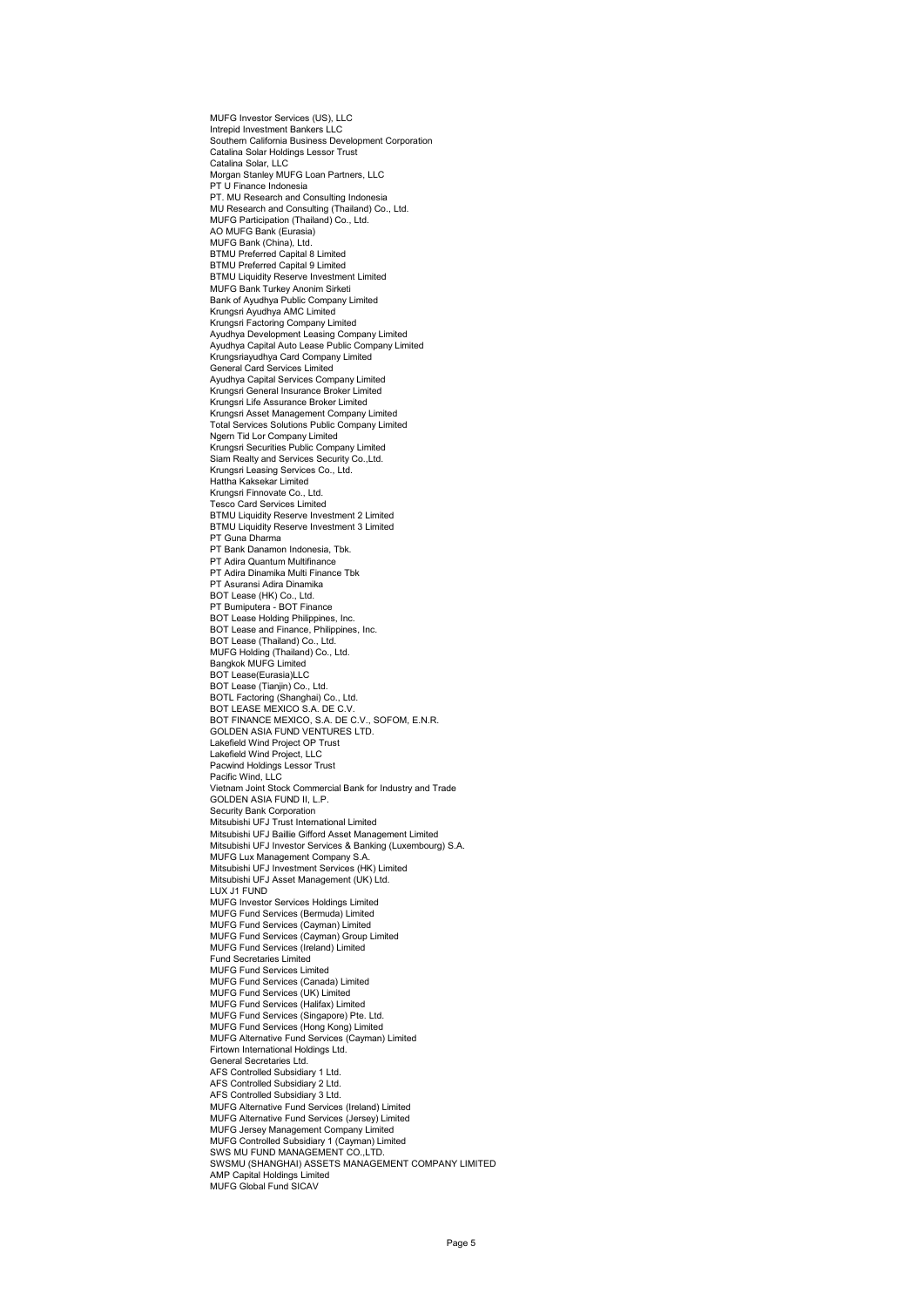MUFG Securities EMEA plc MUFG Securities (Europe) N.V. MUFG Securities Asia (Singapore) Limited MUFG Securities Asia Limited Mitsubishi UFJ Wealth Management Bank (Switzerland), Ltd. MUFG Securities (Canada), Ltd. EASY BUY Public Company Limited ACOM CONSUMER FINANCE CORPORATION MUFG Capital Finance 8 Limited MUFG Capital Finance 9 Limited GOLDEN ASIA FUND, L.P. DCS Information Technology (Shanghai) Co., Ltd MRIDCS Americas, Inc. Morgan Stanley Purple Finance (Cayman) International Ltd. Bangkok Mitsubishi UFJ Lease Co., Ltd The California-Sansome Corporation First Sentier Investors Holdings Pty Limited First Sentier Investors (Malta) Limited (COMPANY CODE C41267) First Sentier Investors (Malta) Holdings Limited (COMPANY CODE C41260) CFSIM (COMPANY NO. 00153197) FIRST SENTIER INVESTORS (LUXEMBOURG) EDIF II GP S.A.R.L (COMPANY NO. B204413)<br>FIRST SENTIER INVESTORS (AUSTRALIA) IM LTD (ACN 114 194 311)<br>FIRST SENTIER INVESTORS (AUSTRALIA) INFRASTRUCTURE HOLDINGS LTD (ACN 085 313 926) FIRST SENTIER INVESTORS (AUSTRALIA) INFRASTRUCTURE MANAGERS PTY LTD (ACN 101 384 294) FIRST SENTIER INVESTORS (AUSTRALIA) IP HOLDINGS PTY LIMITED (ACN 625 765 399) FIRST SENTIER INVESTORS (AUSTRALIA) RE LTD (ACN 006 464 428)<br>FIRST SENTIER INVESTORS (AUSTRALIA) SERVICES PTY LIMITED (CR NCN 624 305 595)<br>FIRST SENTIER INVESTORS (HONG KONG) NOMINEES LIMITED (CR NO. 0206615) FIRST SENTIER INVESTORS (HONG KONG) AMC LIMITED (CR NO. 0580652) FIRST SENTIER INVESTORS (HONG KONG) LIMITED (CR NO. 0206616) FIRST SENTIER INVESTORS ASIA HOLDINGS LIMITED (ACN 054 571 701) FIRST SENTIER INVESTORS EUROPE HOLDINGS LIMITED (COMPANY NO. 03904310)<br>FIRST SENTIER INVESTORS REALINDEX PTY LTD (ACN 133 312 017)<br>FIRST SENTIER INVESTORS (LUXEMBOURG) EDIF I FEEDERS MC S.A.R.L (COMPANY NO. B134314)<br>FIRST FIRST SENTIER INVESTORS (UK) IM LIMITED (COMPANY NO. SC047708) FIRST SENTIER INVESTORS (UK) SERVICES LIMITED (COMPANY NO. 03904320) FIRST SENTIER INVESTORS (IRELAND) LIMITED (COMPANY NO. 629188) FIRST SENTIER INVESTORS (JAPAN) LIMITED (COMPANY NUMBER 0104-01-093090) FIRST SENTIER INVESTORS (SINGAPORE) (REGISTRATION NO. 196900420D) FIRST SENTIER INVESTORS (UK) FUNDS LIMITED (COMPANY NO. 02294743)<br>FIRST SENTIER INVESTORS (US) LLC (FILE NUMBER 546 9442)<br>FIRST SENTIER INVESTORS (LUXEMBOURG) EDIF I MC S.A.R.L (COMPANY NO. B128117) FIRST SENTIER INVESTORS (SINGAPORE) HOLDINGS LIMITED (REGISTRATION NO. 199901706Z) FIRST SENTIER INVESTORS INTERNATIONAL IM LIMITED (COMPANY NO. SC079063) FSIB LTD (REGISTRATION NO. 26193) SI HOLDINGS LIMITED (COMPANY NO. SC109439)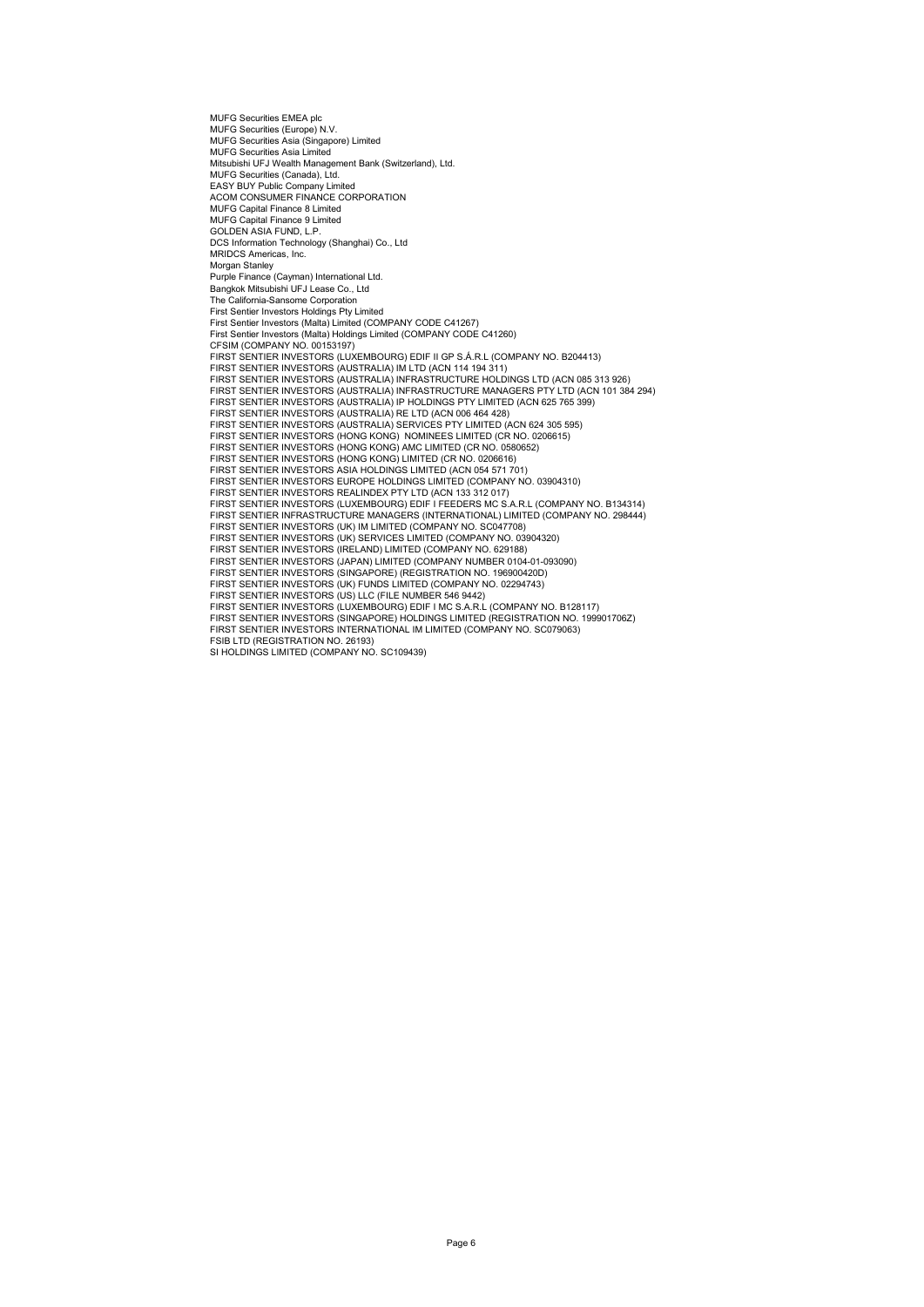## **Annexure B**

This is Annexure B of 1 page referred to in Form 603, Notice of initial substantial holder dated 26 April 2021.

R. Sakuma

Ryuichiro Sakuma

Authorised signatory Dated 26 April 2021

| <b>Holder of relevant interest</b>   | Date of acquisition | <b>Consideration cash</b> | <b>Consideration non-cash</b>                                                        | <b>Class and number of</b> |
|--------------------------------------|---------------------|---------------------------|--------------------------------------------------------------------------------------|----------------------------|
|                                      |                     |                           |                                                                                      | securities affected        |
| Mitsubishi UFJ Financial Group, Inc. | 4/01/2021           | 694.96                    | N/A                                                                                  | 584 Ordinary Shares        |
| Mitsubishi UFJ Financial Group, Inc. | 4/01/2021           | 12.76                     | N/A                                                                                  | 11 Ordinary Shares         |
| Mitsubishi UFJ Financial Group, Inc. | 5/01/2021           | 23.73                     | N/A                                                                                  | 21 Ordinary Shares         |
| Mitsubishi UFJ Financial Group, Inc. | 21/01/2021          | 1.18                      | N/A                                                                                  | 1 Ordinary Shares          |
| Mitsubishi UFJ Financial Group, Inc. | 21/01/2021          | 130.01                    | N/A                                                                                  | 107 Ordinary Shares        |
| Mitsubishi UFJ Financial Group, Inc. | 22/01/2021          | 321.28                    | N/A                                                                                  | 256 Ordinary Shares        |
| Mitsubishi UFJ Financial Group, Inc. | 22/01/2021          | 318.75                    | N/A                                                                                  | 255 Ordinary Shares        |
| Mitsubishi UFJ Financial Group, Inc. | 27/01/2021          | 1,888.78                  | N/A                                                                                  | 1,505 Ordinary Shares      |
| Mitsubishi UFJ Financial Group, Inc. | 27/01/2021          | 3.83                      | N/A                                                                                  | 3 Ordinary Shares          |
| Mitsubishi UFJ Financial Group, Inc. | 27/01/2021          | 530.04                    | N/A                                                                                  | 419 Ordinary Shares        |
| Mitsubishi UFJ Financial Group, Inc. | 27/01/2021          | 12.8                      | N/A                                                                                  | 10 Ordinary Shares         |
| Mitsubishi UFJ Financial Group, Inc. | 27/01/2021          | 1.581.30                  | N/A                                                                                  | 1,255 Ordinary Shares      |
| Mitsubishi UFJ Financial Group, Inc. | 27/01/2021          | 7.62                      | N/A                                                                                  | 6 Ordinary Shares          |
| Mitsubishi UFJ Financial Group, Inc. | 11/02/2021          | 2.52                      | N/A                                                                                  | 2 Ordinary Shares          |
| Mitsubishi UFJ Financial Group, Inc. | 11/02/2021          | 2.48                      | N/A                                                                                  | 2 Ordinary Shares          |
| Mitsubishi UFJ Financial Group, Inc. | 11/02/2021          | 2.51                      | N/A                                                                                  | 2 Ordinary Shares          |
| Mitsubishi UFJ Financial Group, Inc. | 11/02/2021          | 1.27                      | N/A                                                                                  | 1 Ordinary Shares          |
| Mitsubishi UFJ Financial Group, Inc. | 12/02/2021          | 95.94                     | N/A                                                                                  | 78 Ordinary Shares         |
| Mitsubishi UFJ Financial Group, Inc. | 12/02/2021          | 1.24                      | N/A                                                                                  | 1 Ordinary Shares          |
| Mitsubishi UFJ Financial Group, Inc. | 12/02/2021          | 1.25                      | N/A                                                                                  | 1 Ordinary Shares          |
| Mitsubishi UFJ Financial Group, Inc. | 2/03/2021           | 2.32                      | N/A                                                                                  | 2 Ordinary Shares          |
| Mitsubishi UFJ Financial Group, Inc. | 2/03/2021           | 38.45                     | N/A                                                                                  | 33 Ordinary Shares         |
| Mitsubishi UFJ Financial Group, Inc. | 2/03/2021           | 1.16                      | N/A                                                                                  | 1 Ordinary Shares          |
| Mitsubishi UFJ Financial Group, Inc. | 2/03/2021           | 3.51                      | N/A                                                                                  | 3 Ordinary Shares          |
| Mitsubishi UFJ Financial Group, Inc. | 15/03/2021          | 1.14                      | N/A                                                                                  | 1 Ordinary Shares          |
| Mitsubishi UFJ Financial Group, Inc. | 15/03/2021          | 2.28                      | N/A                                                                                  | 2 Ordinary Shares          |
| Mitsubishi UFJ Financial Group, Inc. | 15/03/2021          | 2.26                      | N/A                                                                                  | 2 Ordinary Shares          |
| Mitsubishi UFJ Financial Group, Inc. | 15/03/2021          | 2.25                      | N/A                                                                                  | 2 Ordinary Shares          |
| Mitsubishi UFJ Financial Group, Inc. | 16/03/2021          | 3.42                      | N/A                                                                                  | 3 Ordinary Shares          |
| Mitsubishi UFJ Financial Group, Inc. | 26/03/2021          | 300.15                    | N/A                                                                                  | 261 Ordinary Shares        |
| Mitsubishi UFJ Financial Group, Inc. | 30/03/2021          | 398.39                    | N/A                                                                                  | 351 Ordinary Shares        |
| Mitsubishi UFJ Financial Group, Inc. | 30/03/2021          | 5.75                      | N/A                                                                                  | 5 Ordinary Shares          |
| Mitsubishi UFJ Financial Group, Inc. | 1/04/2021           | 306.24                    | N/A                                                                                  | 264 Ordinary Shares        |
| Mitsubishi UFJ Financial Group, Inc. | 1/04/2021           | 45.44                     | N/A                                                                                  | 39 Ordinary Shares         |
| Mitsubishi UFJ Financial Group, Inc. | 7/04/2021           | 476.76                    | N/A                                                                                  | 411 Ordinary Shares        |
| Mitsubishi UFJ Financial Group, Inc. | 14/04/2021          | 1.021.25                  | N/A                                                                                  | 817 Ordinary Shares        |
| Mitsubishi UFJ Financial Group, Inc. | 21/04/2021          | 216.9                     | N/A                                                                                  | 180 Ordinary Shares        |
| Mitsubishi UFJ Financial Group, Inc. | 21/04/2021          | N/A                       | Collateral Received by an entity<br>controlled by Morgan Stanley - see<br>Annexure C | 14,436,570 Ordinary Shares |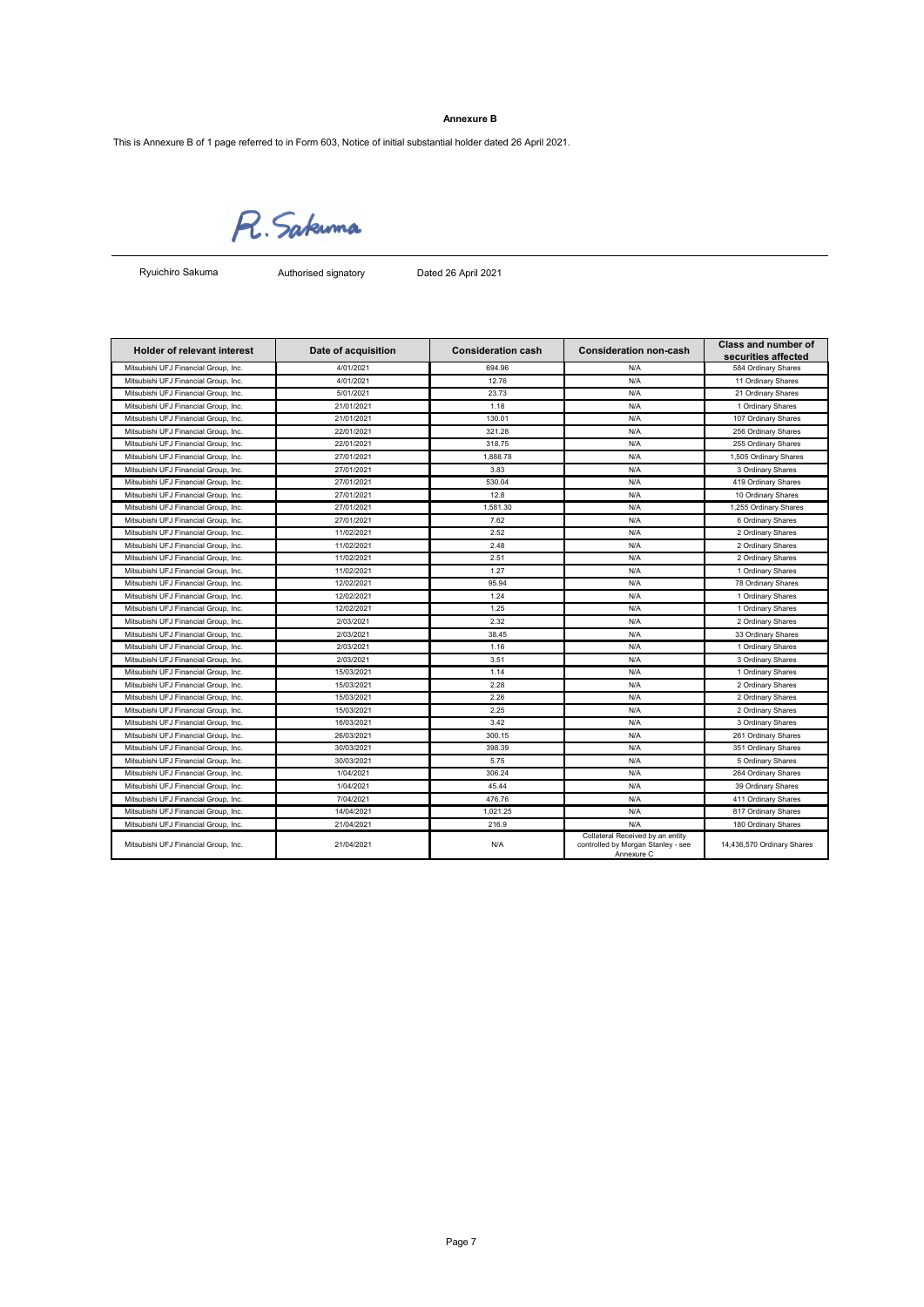#### **Annexure C**

This is Annexure C of 2 pages referred to in Form 603, Notice of initial substantial holder dated 26 April 2021.

R. Sakuma

Ryuichiro Sakuma

Authorised signatory Dated 26 April 2021

The below schedules are based on the relevant standard agreements. The entity filing the report will, if requested by the company or responsible entity to whom<br>the prescribed form must be given or ASIC, give a copy of the

| Schedule                                                                                                                                                                                                                                                 |                                                                                                                                                                                                                |
|----------------------------------------------------------------------------------------------------------------------------------------------------------------------------------------------------------------------------------------------------------|----------------------------------------------------------------------------------------------------------------------------------------------------------------------------------------------------------------|
| <b>Type of Agreement</b>                                                                                                                                                                                                                                 | International Prime Brokerage Agreement                                                                                                                                                                        |
| <b>Parties to agreement</b>                                                                                                                                                                                                                              | Morgan Stanley & Co. International plc for itself and as agent and trustee for<br>and on behalf of the other Morgan Stanley Companies and EQUITY TRUSTEES<br>LIMITED AS TRUSTEE FOR L1 CAPITAL LONG SHORT FUND |
| <b>Transfer Date</b>                                                                                                                                                                                                                                     | 20210421:                                                                                                                                                                                                      |
| <b>Holder of Voting Rights</b>                                                                                                                                                                                                                           | Prime broker has the right to vote securities rehypothecated from the Client.                                                                                                                                  |
| Are there any restrictions on voting rights?                                                                                                                                                                                                             | Yes/No                                                                                                                                                                                                         |
| If yes, detail Not applicable                                                                                                                                                                                                                            |                                                                                                                                                                                                                |
| Scheduled Return Date (if any)                                                                                                                                                                                                                           | Open                                                                                                                                                                                                           |
| Does the borrower have the right to return early?                                                                                                                                                                                                        | Yes <del>/No</del>                                                                                                                                                                                             |
| If yes, detail Prime broker may return shares which were rehypothecated from the client at any time.                                                                                                                                                     |                                                                                                                                                                                                                |
| Does the lender have the right to recall early?                                                                                                                                                                                                          | Yes <del>/No</del>                                                                                                                                                                                             |
| If yes, detail Prime broker will be required to return to the client shares rehypothecated from the client's account upon a sale of those shares by the client.                                                                                          |                                                                                                                                                                                                                |
| Will the securities be returned on settlement?                                                                                                                                                                                                           | Yes <del>/No</del>                                                                                                                                                                                             |
| If yes, detail any exceptions Upon an Event of Default, the default market value of all Equivalent Securities to be delivered will be determined and on the basis of                                                                                     |                                                                                                                                                                                                                |
| the amounts so established, an account shall be taken of what is due from each party to the other. The amounts due from one party shall be set off against the<br>amounts due from the other party and only the balance of the account shall be payable. |                                                                                                                                                                                                                |
| Schedule                                                                                                                                                                                                                                                 |                                                                                                                                                                                                                |
| <b>Type of Agreement</b>                                                                                                                                                                                                                                 | International Prime Brokerage Agreement                                                                                                                                                                        |
| <b>Parties to agreement</b>                                                                                                                                                                                                                              | Morgan Stanley & Co. International plc for itself and as agent and trustee for<br>and on behalf of the other Morgan Stanley Companies and CERES CAPITAL PTY<br>LTD                                             |
| <b>Transfer Date</b>                                                                                                                                                                                                                                     | 20210421:                                                                                                                                                                                                      |
| <b>Holder of Voting Rights</b>                                                                                                                                                                                                                           | Prime broker has the right to vote securities rehypothecated from the Client.                                                                                                                                  |
| Are there any restrictions on voting rights?                                                                                                                                                                                                             | Yes/No                                                                                                                                                                                                         |
| If yes, detail Not applicable                                                                                                                                                                                                                            |                                                                                                                                                                                                                |
| Scheduled Return Date (if any)                                                                                                                                                                                                                           | Open                                                                                                                                                                                                           |
| Does the borrower have the right to return early?                                                                                                                                                                                                        | Yes <del>/No</del>                                                                                                                                                                                             |
| If yes, detail Prime broker may return shares which were rehypothecated from the client at any time.                                                                                                                                                     |                                                                                                                                                                                                                |
| Does the lender have the right to recall early?                                                                                                                                                                                                          | Yes/No                                                                                                                                                                                                         |
| If yes, detail Prime broker will be required to return to the client shares rehypothecated from the client's account upon a sale of those shares by the client.                                                                                          |                                                                                                                                                                                                                |
| Will the securities be returned on settlement?                                                                                                                                                                                                           | Yes/No                                                                                                                                                                                                         |

I**f yes, detail any exceptions** Upon an Event of Default, the default market value of all Equivalent Securities to be delivered will be determined and on the basis of<br>the amounts so established, an account shall be taken o mounts due from the other party and only the balance of the account shall be payable.

| <b>Schedule</b>                                                                                                                                                                                                                                                                                                                                                                                                                  |                                                                                                                                                                                         |  |  |
|----------------------------------------------------------------------------------------------------------------------------------------------------------------------------------------------------------------------------------------------------------------------------------------------------------------------------------------------------------------------------------------------------------------------------------|-----------------------------------------------------------------------------------------------------------------------------------------------------------------------------------------|--|--|
| <b>Type of Agreement</b>                                                                                                                                                                                                                                                                                                                                                                                                         | International Prime Brokerage Agreement                                                                                                                                                 |  |  |
| Parties to agreement                                                                                                                                                                                                                                                                                                                                                                                                             | Morgan Stanley & Co. International plc for itself and as agent and trustee for<br>and on behalf of the other Morgan Stanley Companies and INTEGRATED CORE<br>STRATEGIES (ASIA) PTE LTD. |  |  |
| <b>Transfer Date</b>                                                                                                                                                                                                                                                                                                                                                                                                             | 20210421;                                                                                                                                                                               |  |  |
| <b>Holder of Voting Rights</b>                                                                                                                                                                                                                                                                                                                                                                                                   | Prime broker has the right to vote securities rehypothecated from the Client.                                                                                                           |  |  |
| Are there any restrictions on voting rights?                                                                                                                                                                                                                                                                                                                                                                                     | Yes/No                                                                                                                                                                                  |  |  |
| If yes, detail Not applicable                                                                                                                                                                                                                                                                                                                                                                                                    |                                                                                                                                                                                         |  |  |
| Scheduled Return Date (if any)                                                                                                                                                                                                                                                                                                                                                                                                   | Open                                                                                                                                                                                    |  |  |
| Does the borrower have the right to return early?                                                                                                                                                                                                                                                                                                                                                                                | Yes Ale                                                                                                                                                                                 |  |  |
| If yes, detail Prime broker may return shares which were rehypothecated from the client at any time.                                                                                                                                                                                                                                                                                                                             |                                                                                                                                                                                         |  |  |
| Does the lender have the right to recall early?                                                                                                                                                                                                                                                                                                                                                                                  | Yes/No                                                                                                                                                                                  |  |  |
| If yes, detail Prime broker will be required to return to the client shares rehypothecated from the client's account upon a sale of those shares by the client.                                                                                                                                                                                                                                                                  |                                                                                                                                                                                         |  |  |
| Will the securities be returned on settlement?                                                                                                                                                                                                                                                                                                                                                                                   | Yes/No                                                                                                                                                                                  |  |  |
| If yes, detail any exceptions Upon an Event of Default, the default market value of all Equivalent Securities to be delivered will be determined and on the basis of<br>the amounts so established, an account shall be taken of what is due from each party to the other. The amounts due from one party shall be set off against the<br>amounts due from the other party and only the balance of the account shall be payable. |                                                                                                                                                                                         |  |  |